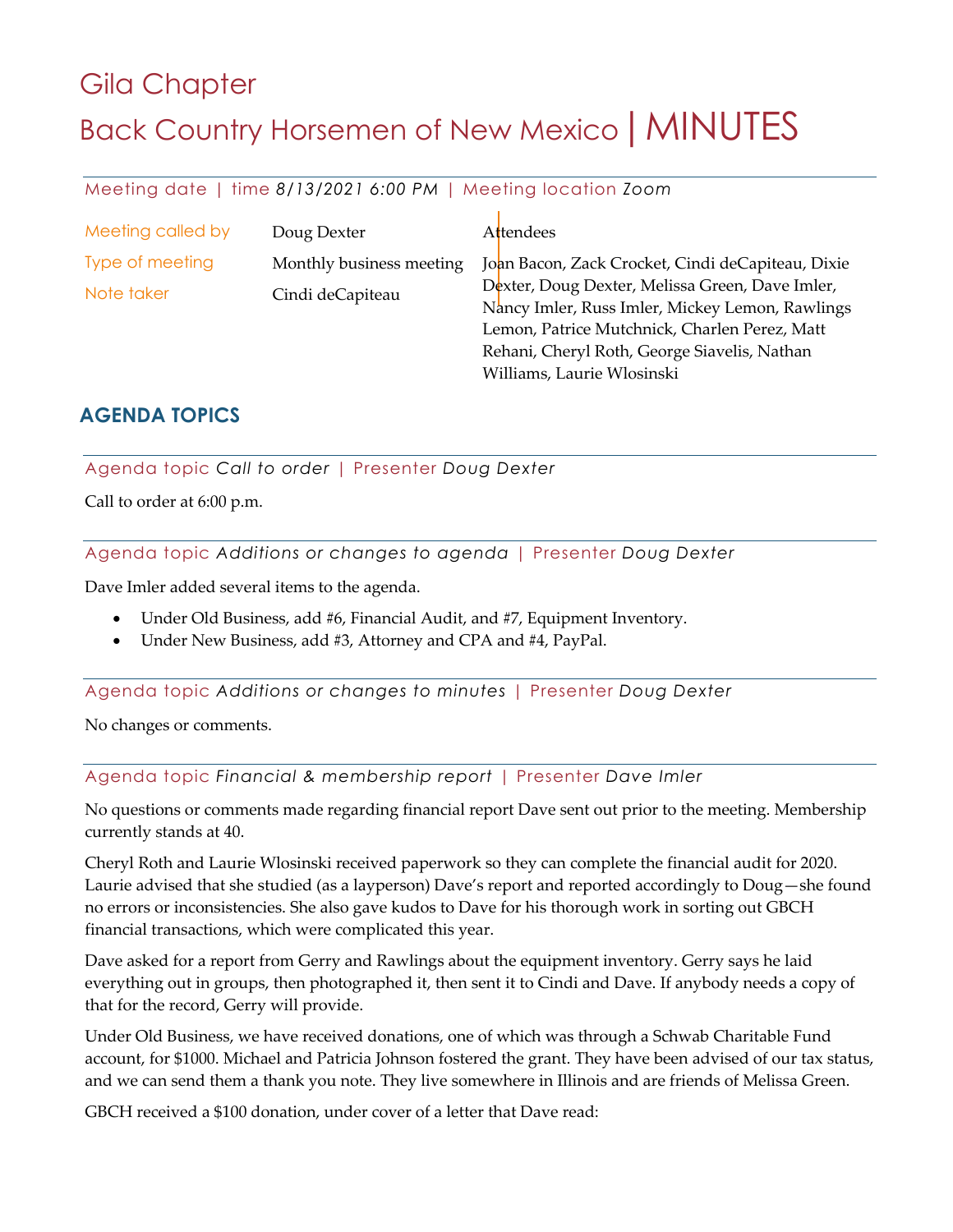*Enclosed is my check in the amount of \$100 contributed to your organization in honor of one of your members. I am so proud of him for volunteering his time, especially at his age, for such a worthy project, which entails requires a vast amount of energy and strength, though it gives him so much pleasure, even though it is hard work. It is certainly much-needed work and absolutely necessary to maintain the mountain trails. Please let Rawlings know that his oldest sister and brother contributed in his honor.* 

| <b>Action items</b>                                                                                                               | <b>Person responsible</b>     |  |
|-----------------------------------------------------------------------------------------------------------------------------------|-------------------------------|--|
| Report from financial auditors                                                                                                    | Cheryl Roth, Laurie Wlosinski |  |
| Find copy of 2021 inventory photograph and file accordingly.                                                                      | Cindi deCapiteau              |  |
| Get details from Melissa about Schwab contributors and forward info to Dave Imler<br>Cindi so she can send them a thank you note. |                               |  |
| Prepare thank-you letter for \$100 contribution. Get details from Dave                                                            | Cindi deCapiteau              |  |

### Agenda topic *GCSAR Activity* | Presenter *Laurie Wlosinski*

Two overdue hikers lost near Hillsborough Peak. The hikers started up a loop from Railroad Canyon to Sids Prong and Holden Prong, but lost the trail in the burn area, then got tangled up in brush while traveling cross-country. Andrea Imler served her first mission as Incident Commander. She found the hikers "pretty quick." By the way, the hikers reported finding water in most of the arroyos up there.

### Agenda topic *BCHNM Updates* | Presenter *Mickey Lemon, Rawlings Lemon*

Mickey Lemon sent out a report earlier to the membership. If you have questions, please contact her.

Following up on an item at a previous meeting, Doug asked about the New Mexico Horse Council. Mickey noted that the Council is getting itself organized and is holding a meeting this evening at 7:00 via Zoom (earlier today, Mickey sent out a link to that meeting). She advised participants to switch over to that meeting when we finish here.

### Agenda topic *Membership Signup Status* | Presenter *Dave Imler*

So far this year, membership has dropped significantly, given the non-reupping of several long-time members. Gerry recommended that GBCH distributes another reminder (as we have done in the past) that urges people to get on the horse so we can update the mailing list. But give them one more shot at membership.

### Agenda topic *Highway cleanup 1/20/21* | Presenter *Doug Dexter*

Highway cleanup out at Wind Canyon is scheduled for next Wednesday. Show up by 9:00 a.m. at the Wind Canyon fire station. Doug solicited and received names of volunteers. The date is weather-dependent.

Agenda topic *USFS Comments and Input* | Presenter *Beth Ihle, USFS*

Beth Ihle provided a brief recap of the Forest Service's 2020 work in the Gila. See transcript on page 4).

Define role of FS at future GBCH meetings and advise FS accordingly. Doug Dexter

**Action items Person responsible**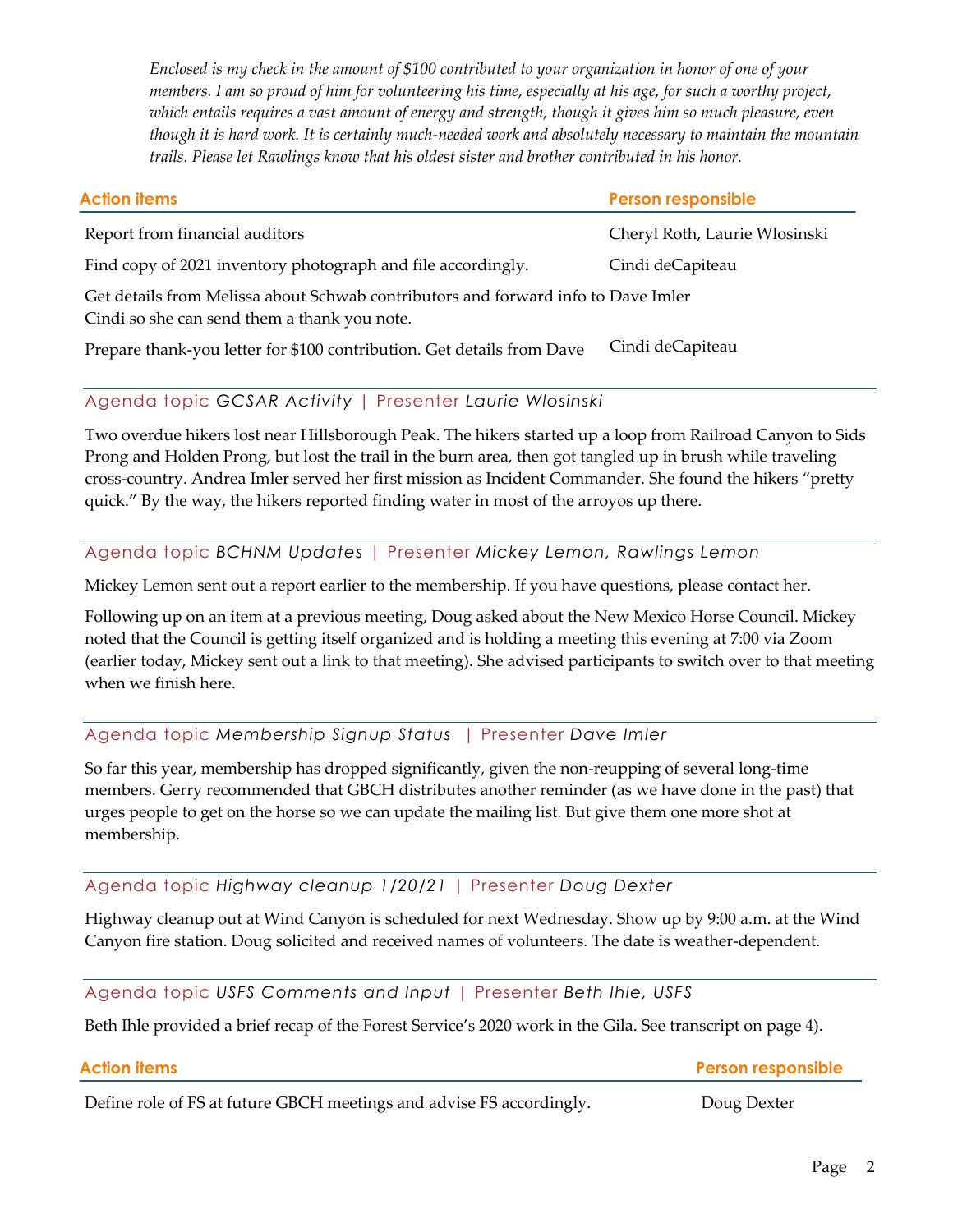Agenda topic *Trail Stuff* | Presenter *Gerry Engel*

GBCH had a board meeting on January 8. (See the minutes on page 7, which discuss many of the things he was going to talk about tonight anyway.) Also see a transcript of Gerry's report on page 10).

| Action items                                                                | <b>Person responsible</b> |
|-----------------------------------------------------------------------------|---------------------------|
| Add 1/8/21 final board meeting minutes to membership to these minutes.      | Cindi deCapiteau          |
| Keep track of hours and submit the hours and the hourly rate to Dave Imler. | Melissa                   |

### Agenda topic *CPA/Attorney* | Presenter *Dave Imler*

Dave Imler moved that we allocate \$500 to retain a CPA and an attorney for GBCH. The \$500 covers both retentions. Second by Gerry Engel. Motion passed unanimously.

### Agenda topic *PayPal* | Presenter *Dave Imler*

Dave noted that contrary to his previous notion, PayPal does indeed charge fees to process donations to charitable organizations. The charge to non-profits is 2.2% plus \$0.30 for each transaction. So if you get a \$100 donation, it costs \$2.50. Dave has initiated the process of setting up a GBCH PayPal account. The process should be complete in the next couple of days. Then Melissa can incorporate the capability onto the website.

### Agenda topic *Credit/Debit Card* | Presenter *Dave Imler*

We can get a debit card through the office in Silver City. The downside of a debit card is that if something happens that must be disputed, you're on your own because "they've already got your funds."

With a credit card, the creditor will help resolve a dispute. The trouble with that is they don't do that in Silver City. They do that in Deming. So Dave asked the Deming office for a credit card application. We'll decide what we want to do about this after Dave understands what's involved. He will then report back at a future meeting.

Gerry commented that a recent impetus to purchase equipment has eased somewhat; Heart of the Gila is going to purchase most of those tools for us, so we don't have to worry about how to pay for it. Dave responded that it's a simple thing to pay for it; all he needs is an invoice or an order and he can cut a check.

### Agenda topic *Trail List Reprise* | Presenter *Gerry Engel*

Gerry claimed he isn't trying to cut anybody out by holding the trail project list so close to his chest, so he provided this brief report:

He and Doug are meeting tomorrow with the FS and expect to know more about funding and logistics. Melissa and Gerry have put together a draft program for this year, taking into consideration suggestions from trail users those that need clearing, and they will get this out to folks soon. The document, a perpetual work in progress, will give people an idea of what they are talking about doing in 2021.

Meeting adjourned. Next meeting: February 10, 2021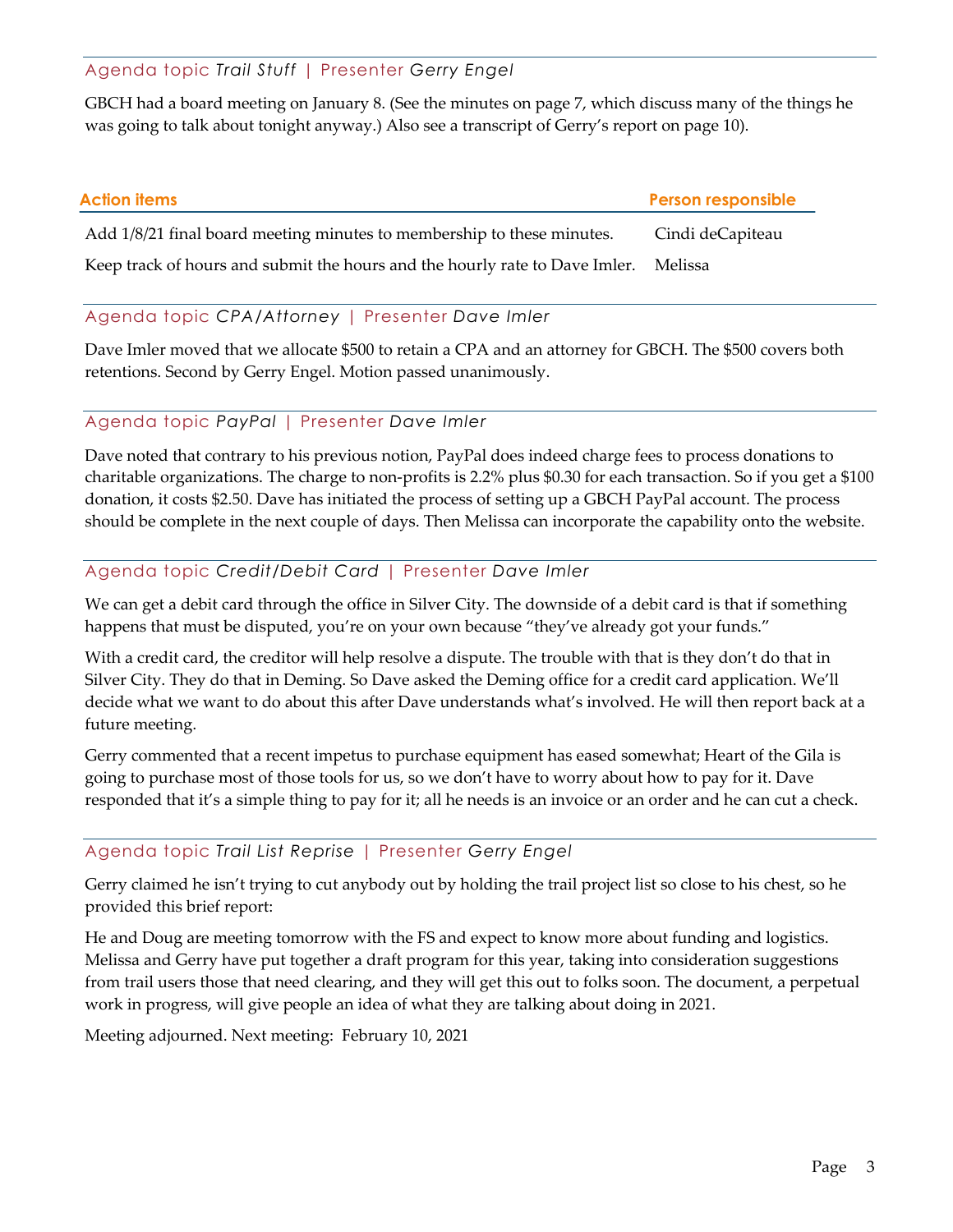### **Beth Ihle's (USFS) Report Transcript**

**Permanent Trail Crew**. After a nearly two-year hiatus, the FS has hired a full-time and permanent trail crew. The crew started with two workers, then grew to six. The crew had to gather tools and equipment from three different ranger districts, get trucks running, and learn the Gila geography. They have done a great job so far getting their feet on the ground.

They are working on locations that were funded last year; funding that came from the Continental Divide Trail Alliance. The FS spent a lot of time on a short CDT re-route through the Burros and on the north side of Little Walnut up toward the monastery.

**Jack's Peak**. Equipment challenges on Jacks Peak hampered work there, but a trail re-route showed that we need a more efficient way to deploy the crew. We are now in dialog with the Continental Divide Trial Coalition. The FS has a new funding arrangement and is not bound to money for special projects.

**Trail Work for 2021**. The plan for 2021 trail work is more diverse and ambitious than for 2020 and money is on the horizon to get it done. The Great American Outdoors Act was recently passed by Congress. The Gila Forest submitted for over \$200K to work on specific trails in the Gila Wilderness, especially trails impacted by fire. The FS hasn't received the money, but all parties understand that's how money will be applied.

**Campground Infrastructure**. The Forest also received money to replace infrastructure in campgrounds and major renovation on Forest Road 141. FS staff are working on getting those contracts out the door, toilet replacements at Gomez Peak and Little Walnut picnic areas and the Dragonfly trailhead.

**Tadpole Ridge Fire**. Midsummer, there was a fire up on Tadpole Ridge (which had been recently cleared by GBCH and Heart of the Gila). That fire occupied most of the FS resources, including the trail crew for part of a month. The full effects of that fire are not fully known, but it's known that impacts are out there.

**Trail Crew Members**. Daylon Dykstra is the crew lead, Josh Kinsel came from the Gallup and Custer National Forests in Bozeman, Nathan Marquardt hails from the Peace Corps. Raven Ceeker came from Boulder and Aaron Harris recently joined from Iowa.

**Destination of \$ from the GAOA**. of Zack Crockett asked about the \$200K from the Great American Outdoors Act. Where will that funding go?

Beth responded that it is part of the 2021 program work. The money isn't here yet, but it is the FS intention to park it with contractors, since the money can't be used to hire employees. The projects identified are trails in the Gila wilderness and in the connections to the Gila Forest, especially from the Glenwood side, working on damage from the Whitewater-Baldy fire.

Other projects are on the Wilderness District side. There is RAC money left to do work on the loop from Railroad Canyon to Gallinas Canyon. The trail crew is working up a plan for various trails, sleuthing out the best approaches. Some of the trails need realignment, which requires approval from NEPA (National Environmental Policy Act), unless a reasonable facsimile to the original trail is involved.

**Detailers, etc.** A series of "detailers" have been working, including Henry Prosencio, who will be working in the Gila for the next four months. There's a lot of work ahead to plan for the trail work in 2021. Melissa Green is working with the fire crew and Daylon. The trail crew has been busy with their own assessments. The plan is fuzzy, but is coming together rapidly.

The FS will have a need for outreach to GBCH, CDTA, knowledgeable outfitters, to get a reality check on some of the planning. Negotiations and agreement-making will need to occur with cooperators to obligate money for work without having the money in the bank. It's been a long time since the Gila received attention for trails.

We have 1800 miles of trail on the Gila National Forest alone. A lot of the emphasis has been on the Continental Divide Trail Coalition and part of that is they bring resources, advocacy, workers, so trying to set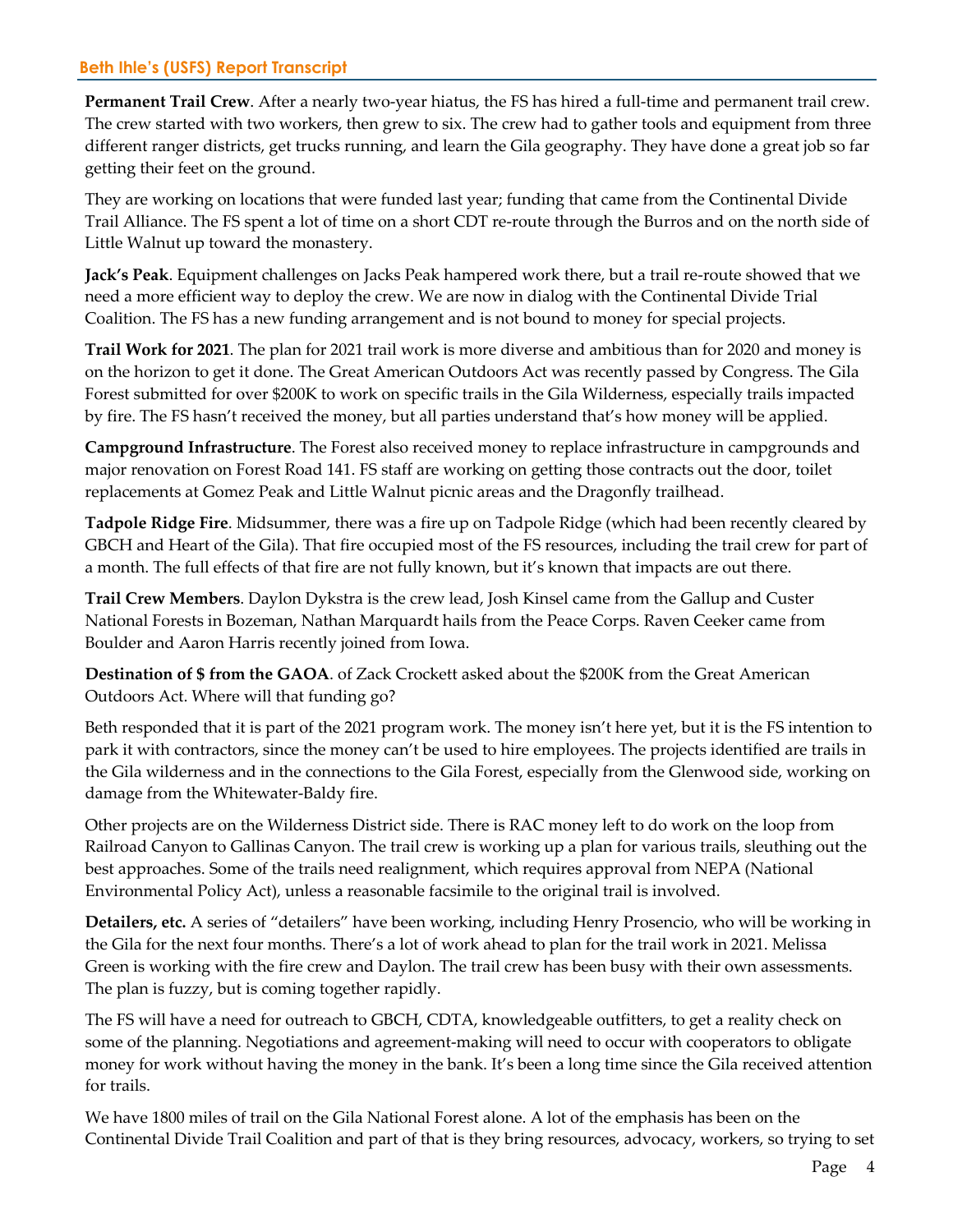this kind of stuff up after a long hiatus requires planning. We need more continuity than we have had. That's what we're trying to build now, so that we are never again as backed up as we have been.

**Third-Party Packing Support**. George Siavelis commented that it sounds like a significant part of the crews might like some packing support. Is there, he asked, going to be any new opportunity for contract packing? And who would be the contact person? Beth answered that our typical cost to bring in a crew, it costs about \$15,000 for a hitch of about eight days. For example, Conservation Corps New Mexico does not come with pack stock or packing experience. So how do you get these crews into the back country where they don't have to resupply, get water, etc. So in our case, we are still sorting out the obligation for the responsibility to manage their own logistics. There will definitely be a role for those who might be available to do that work on a contract basis, but probably not with the Forest Service. The FS horses might be needed for fire by the time trail work gets going. The relevant conversations with those organizations have not happened, but are just now beginning. A need for contract packing probably exists, but we don't know how that's going to work.

George asked Beth if at some point, the FS could notify GBCH of contacts within the organizations. Beth said "Yes," and offered that there will be report-out on how things go. FS has a little planning committee to drill down to the individual trails. Beth said the FS needs to start sharing information group where we catch up periodically for status reports for groups that want to use contract packing.

**Mangus Crossing (in the Burros)**. Russ Imler asked Beth to report on the proposed connection for the CDT north of 180 in the Burros. Beth responded that the "Mangus Crossing" initially Freeport McMoRan (which controls some of the property involved) showed some interest in working with BLM and FS on trail alignment. Freeport is no longer interested in doing that, at that particular location.

CDT Coalition has a local activist employee, Ben Carter, who has been looking for alternatives to that crossing. Ben has been talking to ranchers and discovered that not a lot of people travel on the CDT north of where you can punch out on Saddle Rock and get into town. Many leave the CDT farther south or start from town. Then from town, they get back onto the CDT via Little Walnut. You can see that from where the trails get used. The trails that get used all the time look like it.

**Ranchers and Recreationists**. Also, there's a problem with ranchers and recreationists. It's a hard sell for me to go back to the same ranchers when they are explaining very clearly to us why they have a problem with recreationists. So we have got to be more responsive to them and we put in these rollover cattleguards at Ft. Bayard. People don't close gates. That causes problems for us and livestock. I want to work with these people because even if they get run out of the forest, they have grazing permits on private lands that we have to cross. So I tried to work with a couple of the landowners and I got stonewalled. So Ben Carter (CDTC) is meeting almost with us monthly about the Mangus Crossing since about a year ago. We have another meeting on January 26. So it's a tough one. If it were easy, it would have been done.

We tried all the options we thought we had, including buying it.

**More Campground Infrastructure**. Zack noted that some of the campground bathrooms have been opened and then asked if the FS planning on opening all of them this year? Beth replied that nobody knew what was going to happen. We knew that our employees didn't have masks or gloves or the required disinfectant. As soon as we were aware enough to think in the long term, we learned that the public lands were overrun last year. We're happy that people are interested in public lands, but they sure brought a lot of garbage with them.

**CDT in the Burros**. Zack revisited the discussion about the trail in the Burros. If the CDT hikers would all turn off because that other trail doesn't go anywhere? They might continue to do so in the future to resupply. But when the trail alignment is complete, it won't even come close to Silver City and might take Silver City out of the equation. Beth said how much do we invest in something that has a negative in some way. Trails are an interesting conundrum, just like Interstates that bypass a little town and the town dies until they find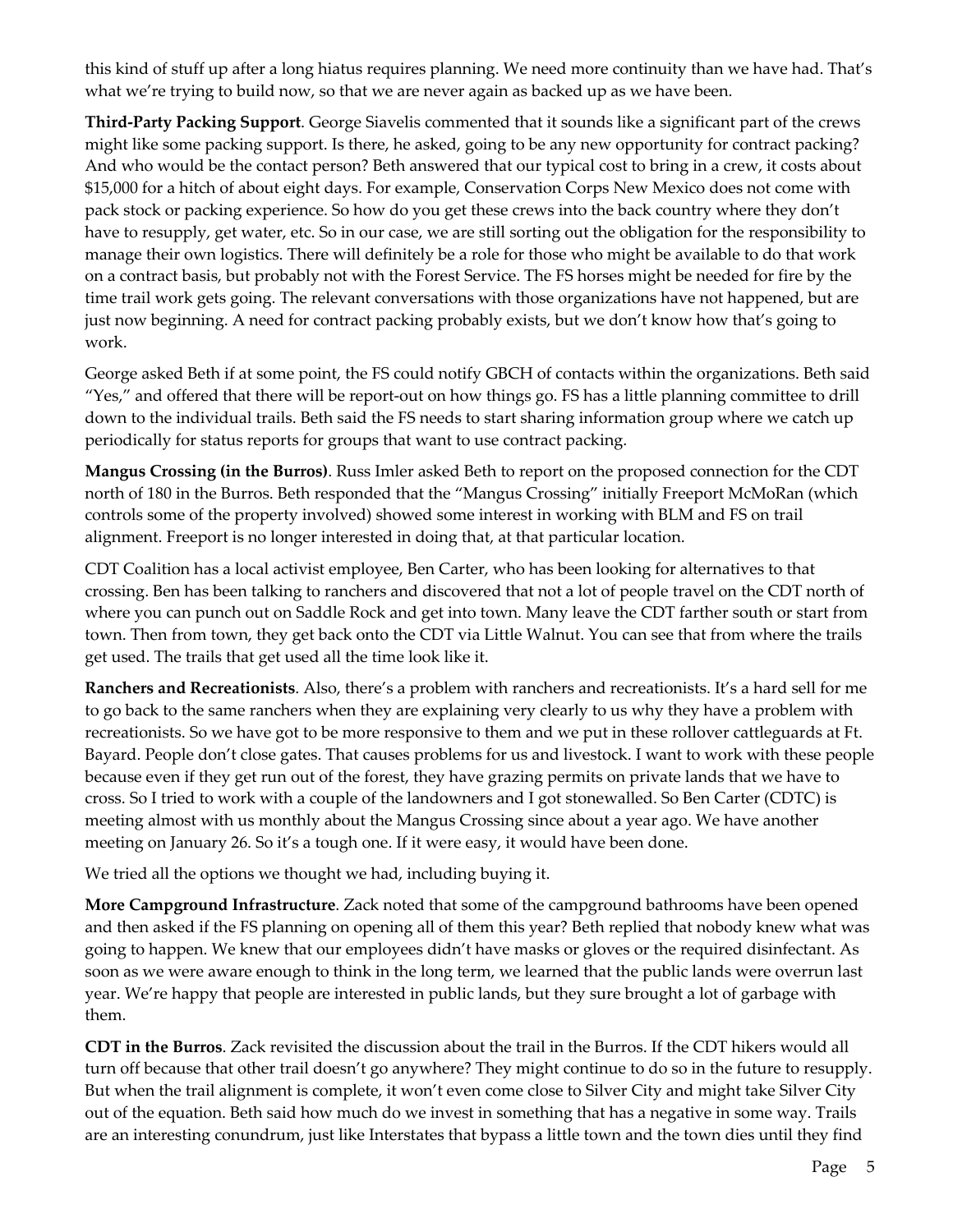a way to make themselves relevant again. For us, there's definitely a concept of the CDT as this pure thing, but I think there are way more local users than through hikers. The other thing in the Burros is that there's a lot of interest in the use of motor vehicles in the mountain range. And so the trails community is growing and that's really good but do we know how everybody uses everything? I don't think so.

**Beth Summarizes**: What I hear from you guys is you want to hear back if there is going to be an opportunity for private packing support to any of these entities getting money from the Great American Outdoors Act. The Mangus Crossing as we plow through that, Russ and others are interested in that. And for GBCH, some check-ins on who's doing what. Gerry sent the proposed 2021 trail plan and the FS will be looking hard at it in the next couple of weeks. Beth expressed appreciation for GBCH's efforts to coordinate the trail work.

**No Trails Out West**. George Siavelis came back with one more little thing. For the FS to remember the communities along 180 that have no trails—from Glenwood and Cliff. From Turkey Creek to Sheridan Corral to Little Dry Creek, Mogollon. A bunch of these trails haven't been touched in (so he's told) two decades. While we can ride four-wheelers up some of the trails that continue to be worked on. We overhear "Wow! I can drive a four-wheeler from Little Creek to a bunch of places. It's a non-motorized trail, but I can drive a four-wheeler up there for miles. We're hacking out our trails lots of blood and sweat per acre for 100 yards where we hack around rocks and cliffs and trees and I've witnessed people going to the hospital because nothing's been done to the trail. We have a bunch of trails that haven't been touched but for a little bit along Mogollon Creek. Beth responded that the trail system under discussion to the west, south, and north of Mogollon-Baldy. We're trying to put in some through segments where they don't now exist. What would be good is to get back to you guys on which specific trails as we get them assigned. I appreciate that because I think we will be coming back for more intel. People in your organization know these areas way more than some of our folks.

**Monthly FS Input**. Doug invited Beth or her FS designee to meet with us every month. Beth said if that's something you want, maybe a 10-minute update? Beth asked Doug to let the FS know what we want.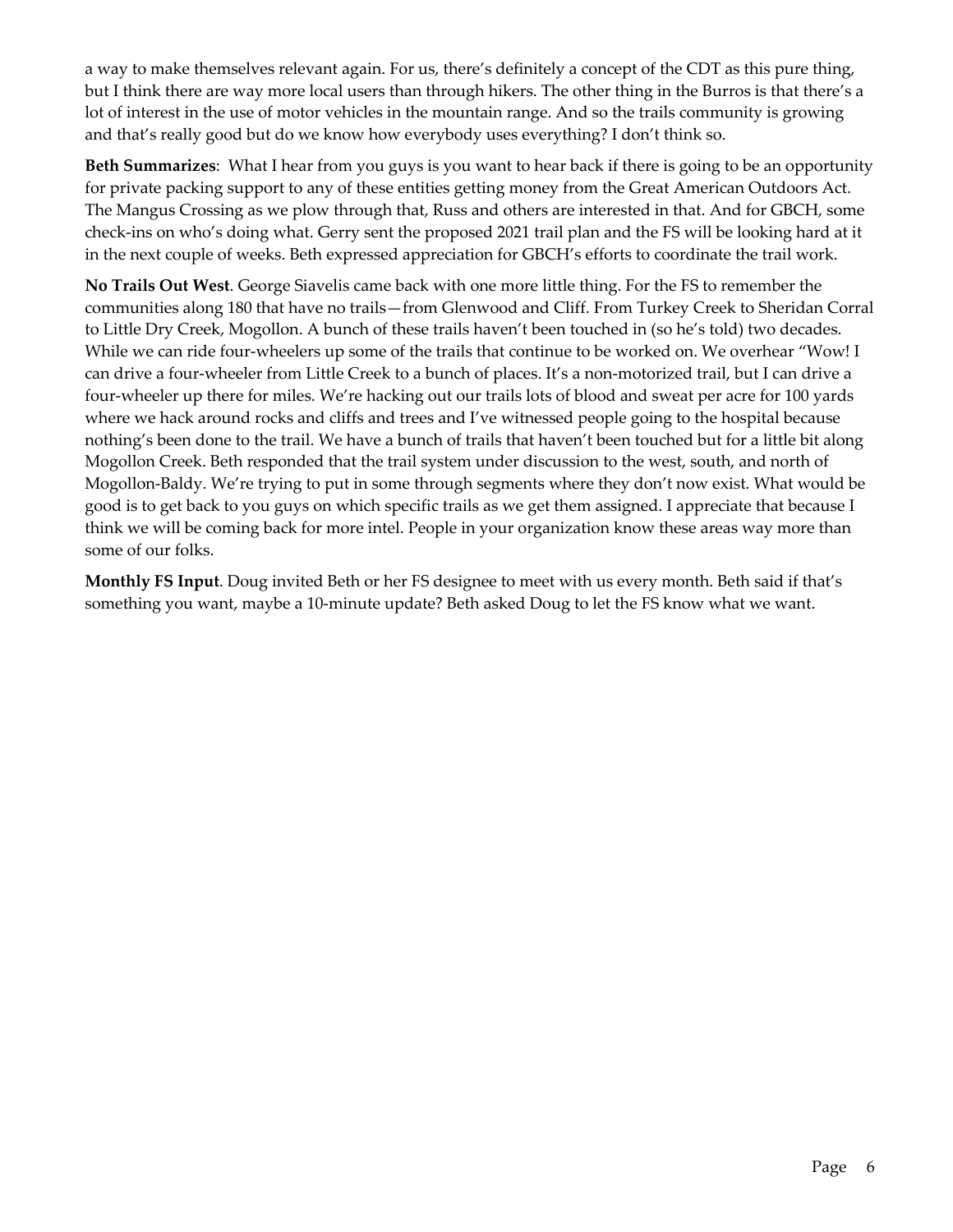### Gila Chapter Board of Directors

## Back Country Horsemen of New Mexico | MINUTES

Meeting date | time *1/8/2021 11:00 AM* | Meeting location *Zoom*

| Meeting called by | Doug Dexter              | Attendees                                             |
|-------------------|--------------------------|-------------------------------------------------------|
| Type of meeting   | Monthly business meeting | Cindi deCapiteau, Doug Dexter, Gerry Engel, Melissa   |
| Note taker        | Cindi deCapiteau         | Green, Dave Imler, Russ Imler, Mickey Lemon, Rawlings |
|                   |                          | Lemon, Cheryl Roth                                    |

### **AGENDA TOPICS**

### Agenda topic *Suggestion for donations* | Presenter *Doug Dexter*

Stephanie Stone has suggested that BCH members use their recent \$600 stimulus payments issued by the federal government as donations to community members who are in need of financial support. The consensus of those present is that GBCH donations should go to entities that support our mission. Doug will contact Stephanie to discern her intentions.

| <b>Action items</b>     | <b>Person responsible</b> |
|-------------------------|---------------------------|
| Contact Stephanie Stone | Doug Dexter               |

### Agenda topic *Upcoming opportunities* | Presenter *Gerry Engel*

**Trails Contractor**: We previously discussed the possibility of contracting with Melissa Green to work with GBCH on trail maintenance and grant applications, thereby assuming much of the work that Gerry has been doing. The administrative work would be handled by Melissa, Gerry, and Dave Imler. The trails contractor would need to furnish her own insurance to cover against liability toward us.

### **Funding opportunities**:

*Gila Watershed Alliance*. As discussed at a previous meeting, work on a grant proposal to the Gila Watershed Alliance is proceeding.

*Forest Service*. The Gila Forest Service has been budgeted for \$250,000 a year for the next five years. The budget, however, does not provide money to hire additional people. The Forest Service (FS) is counting on volunteers to conduct trail work. A remote meeting will occur around January 14 to discuss funding opportunities and the attached strings. The group agreed that Gerry should pursue new volunteer and trail project agreements with the Forest Service.

Further agreement, based on input from Dave Imler, suggests that the least complicated approach to funding is through direct funding from a granting agency, whether it is the Forest Service or a nongovernment organization.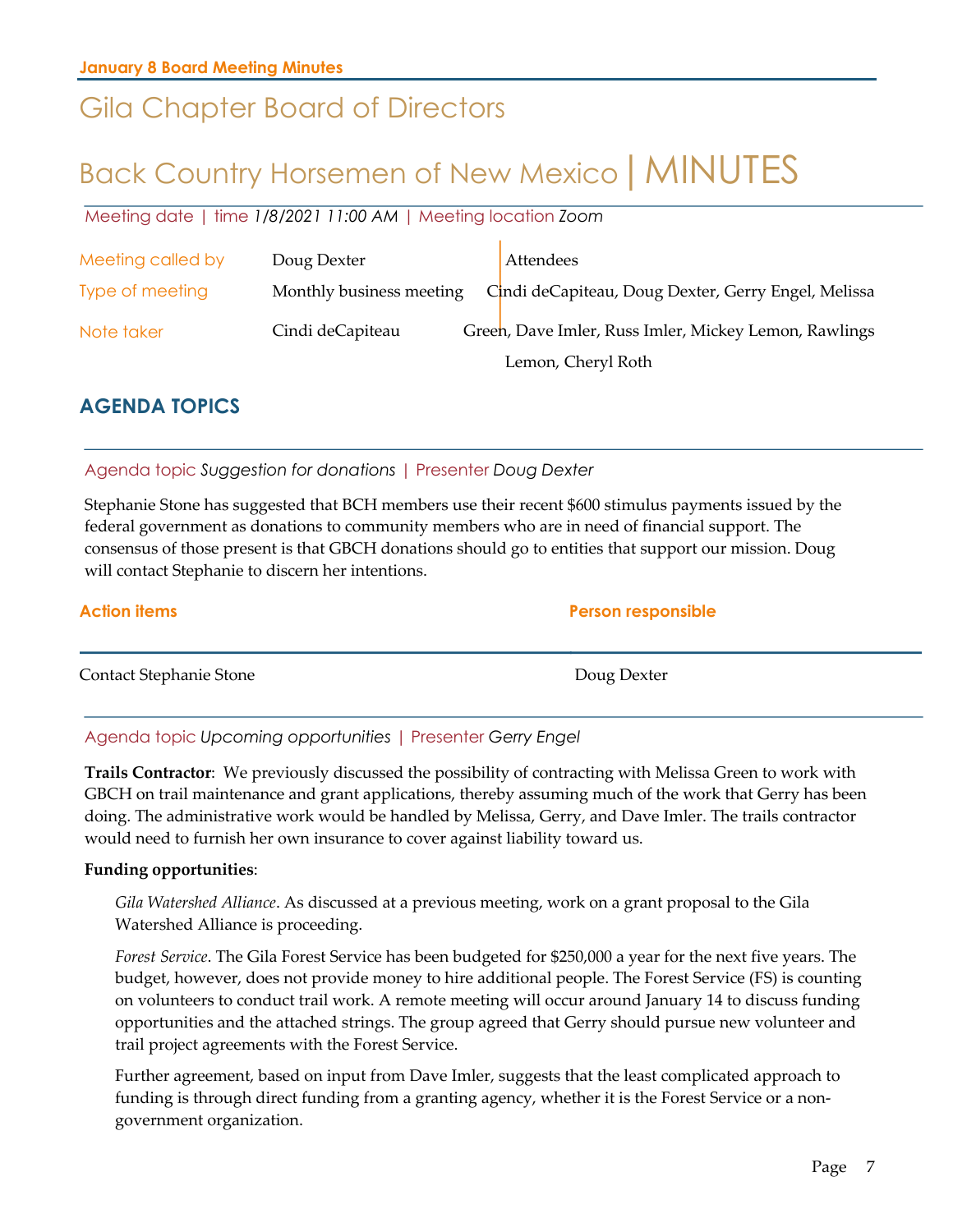### **Trail Project Agreement and Volunteer Agreement:**

*Trail Project Agreement* 

**Purpose***.* An agreement with the Forest Service for trail work to be completed by GBCH.

**Nature of Agreement***.* This could be a cost-share agreement, which allows obligated funds to be used over a period of time that exceeds one fiscal year. Although high-level FS policy seems to prohibit signing up people under the volunteer agreement if the umbrella agreement, the Forest Service here isn't sticking to that. Presumed local FS policy would allow us, even under a cost-share agreement, to sign up people under the volunteer agreement. Insurance protection would convey under the overarching agreement.

**Insurance**. Organizations that have cost-share agreements with the Forest Service must have liability insurance that indemnifies the Forest Service.

GBCH has third-party liability insurance through BCHNM, but it isn't clear that it is suitable for the purposes currently under discussion (for volunteers from not-GBCH). It does not cover people who volunteer with GBCH but are not GBCH members.

Rawlings Lemon provided information about the general liability insurance through BCHNM.

Mickey Lemon noted that the state financials for 2020 indicate BCHNM did not pay a premium for liability insurance (nor did they bill the chapters) due to limitations on chapter activities resulting from coronavirus restrictions. GBCH does not now have liability insurance.

**Approval**. Gerry asked for the authority to set up a cost-sharing agreement with the Forest Service. With universal assent from the board members present, Gerry will begin to put the agreement together.

*Volunteer Agreement*.

**Purpose**. Outlines the relationship between GBCH and volunteers from outside GBCH.

**Difference from Trail Project Agreement**. Requires that money is used in the year allocated. Funds are limited.

**Why It Matters**. We are looking at working on projects with hiking volunteers that are not BCH members but would be signed up under our volunteer agreement for brushing, small log removal and other groundwork. These volunteers are not covered under insurance carried by GBCH and so need separate insurance.

**Insurance.** The Conservation Union specializes in insurance for conservation volunteer organizations. For accident type medical insurance, an annual premium of \$300 would cover 50 volunteers and is effective even under existing coverage from the Office of Workers Compensation Programs or the Forest Service. GBCH can propose the expenditure to the membership after we get more information. We will be getting a quote from them for cost of general liability insurance.

**Approval.** The group agreed that Gerry should pursue insurance options for volunteers. Gerry will do so.

### **Fundraising and Equipment:**

We need to act on fundraising options—via PayPal, our website, credit cards.

We also need to purchase equipment. Equipment purchases were formerly covered under funds from the Resource Advisory Committee (which seems to be defunct). GBCH needs a credit card for at least this purpose.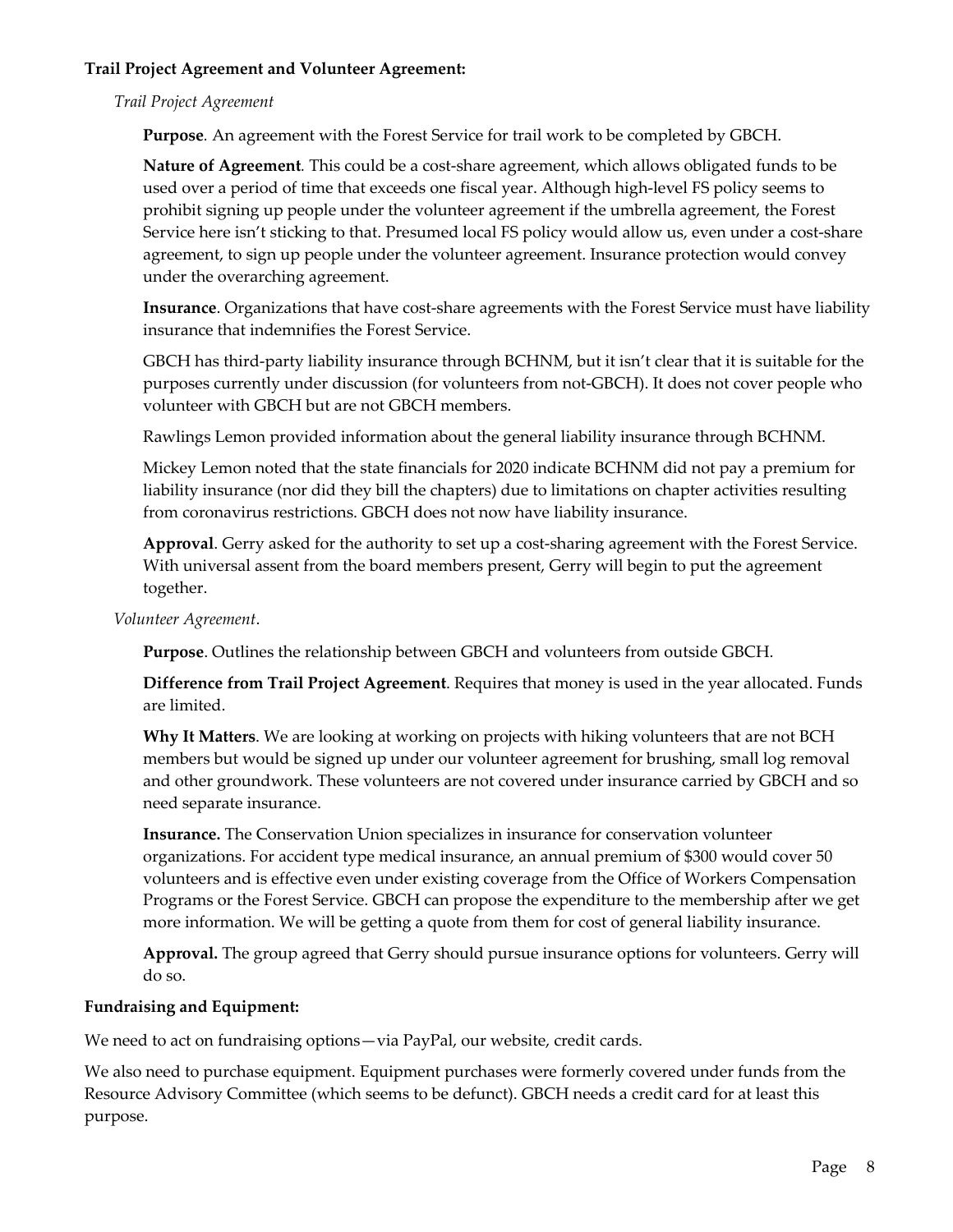PayPal accepts donations for organizations and does not charge for them if a non-profit organization is signed up. Dave will look into a PayPal account for GBCH.

A credit card for GBCH might involve annual fees, but they are unlikely to be expensive. Dave will investigate.

### **Grant Application Procedures:**

Melissa Green suggests that GBCH needs to develop policies and procedures to support applying for grant money. The current procedure is to obtain approval from the membership and then make the application.

### **Adopt-a-Trail Program:**

We have previously considered setting up an Adopt-a-Trail program, like the one administered by the Continental Divide Trail Alliance. The Forest Service had one in the past, but is no longer interested in administering one.

Christa Osborne, however, is interested in having GBCH coordinate one. Our doing so would involve upfront administrative work, volunteer training, and oversight on trail projects. Volunteers would be covered under a volunteer agreement with GBCH.

GBCH could establish such a program. Concerns would involve volunteers who go out on their own to work on the trails. They need to let GBCH know when and where they are working so the trail work coordinator can advise the Forest Service.

### **CPA, Attorney, and Webmaster:**

Dave Imler commented that it's time for GBCH to consider hiring a CPA, retaining an attorney, and obtaining the services of a webmaster.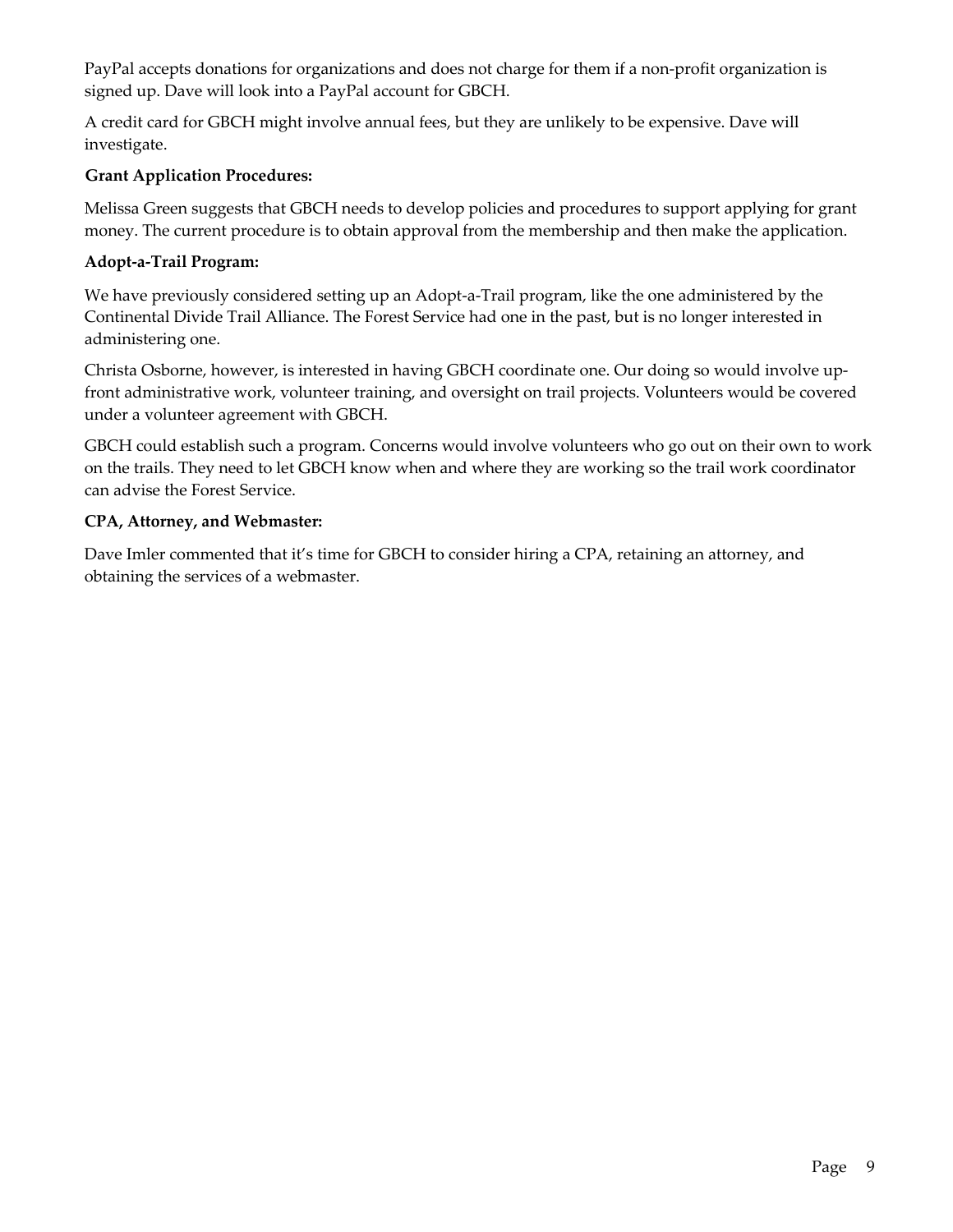### **Gerry's Trails Report Transcript**

**Trail Work Coordinator**. Depending on getting money primarily from the Forest Service courtesy of the Great American Outdoors Act, the board is still considering Melissa Green as a paid contractor to take over many of the tasks involved in trail work coordination.

**Grant Proposal**. GBCH has submitted a proposal in partnership with the Upper Gila Watershed Alliance. We're looking at matching \$5K of our money with \$5K of their money. The money will result in work on some trails that drop into the river. We expect the award to come soon.

**Trail Project Agreements**. After examining the matter thoughtfully, we conclude that a cost-share agreement with the Forest Service might be the best option for both parties, given the requirement for liability insurance. We have talked to an insurance agent and will be submitting paperwork to get a quote on some general liability insurance. We have identified a policy that is accident insurance up to \$100K in medical costs and that we can get for \$300 for a year, covering up to 100 volunteers. Such a policy would help us expand our volunteer hikers so they can do a better job in trail maintenance.

**Volunteer Agreement**. We are revisiting our volunteer agreement. That work is about half done.

**Adopt-a-Trail**. We've been considering the pros and cons of putting together and subsequently coordinating an Adopt-a-Trail program. Other agencies in the Gila have such programs; Gerry's feeling is that the program should be managed by one agent and has discussed this with Christa Osborne (FS Recreation Coordinator).

Christa is leaning toward coordination handled by a GS9 FS trails person. If GBCH coordinates it, we would be signing people up under our Volunteer Agreement. We would likely do some training and keep track of what the adopters are doing. A benefit of the program is that we would periodically visit adopted trails to make sure the work is getting done. A lot of people like to ride trails and this might be a good way to involve people who haven't been active in trail projects.

Gerry is seeking agreement about grant applications and a process for applying them. In the past, if a grant application deadline is coming up and we have time, he brings it up at a meeting and gets approval for the application. But once in a while something comes up that we really don't have time. So I would like to get approval from the chapter that we can put in for such grants without chapter approval to move forward. Then with the understanding that we will apply for something related to our mission and that we can handle.

The attending members expressed no objection to Gerry's approval.

*Policy Statement*. Dave Imler suggested that Gerry put together a policy statement that we can add to our 501c3 documents. Gerry agreed to do so. Russ made a motion to approve the concept, seconded by (somebody). Vote was unanimous in favor. Motion passed.

**CPA and Attorney**. The GBCH board discussed with a CPA and a lawyer so that if we have questions, we can pose them to experts and pay them for their analysis and opinion. This has implications for expenditure approval when the consultation puts GBCH under a schedule too short to request approval for the. Gerry sought a solution.

The board members were going to suggest individuals to fulfill these roles. Melissa submitted one name already. Gerry will pass the information to Doug.

**GBCH Website**. The board is interested in improving the capabilities of the chapter *website* (to include online donations). Melissa has done this kind of work on the Heart of the Gila. Gerry suggested that interested people should look at that website (Heart of the Gila).

Melissa suggested she could take care of website maintenance, but she would occasionally need assistance with development, to be provided by another contractor.